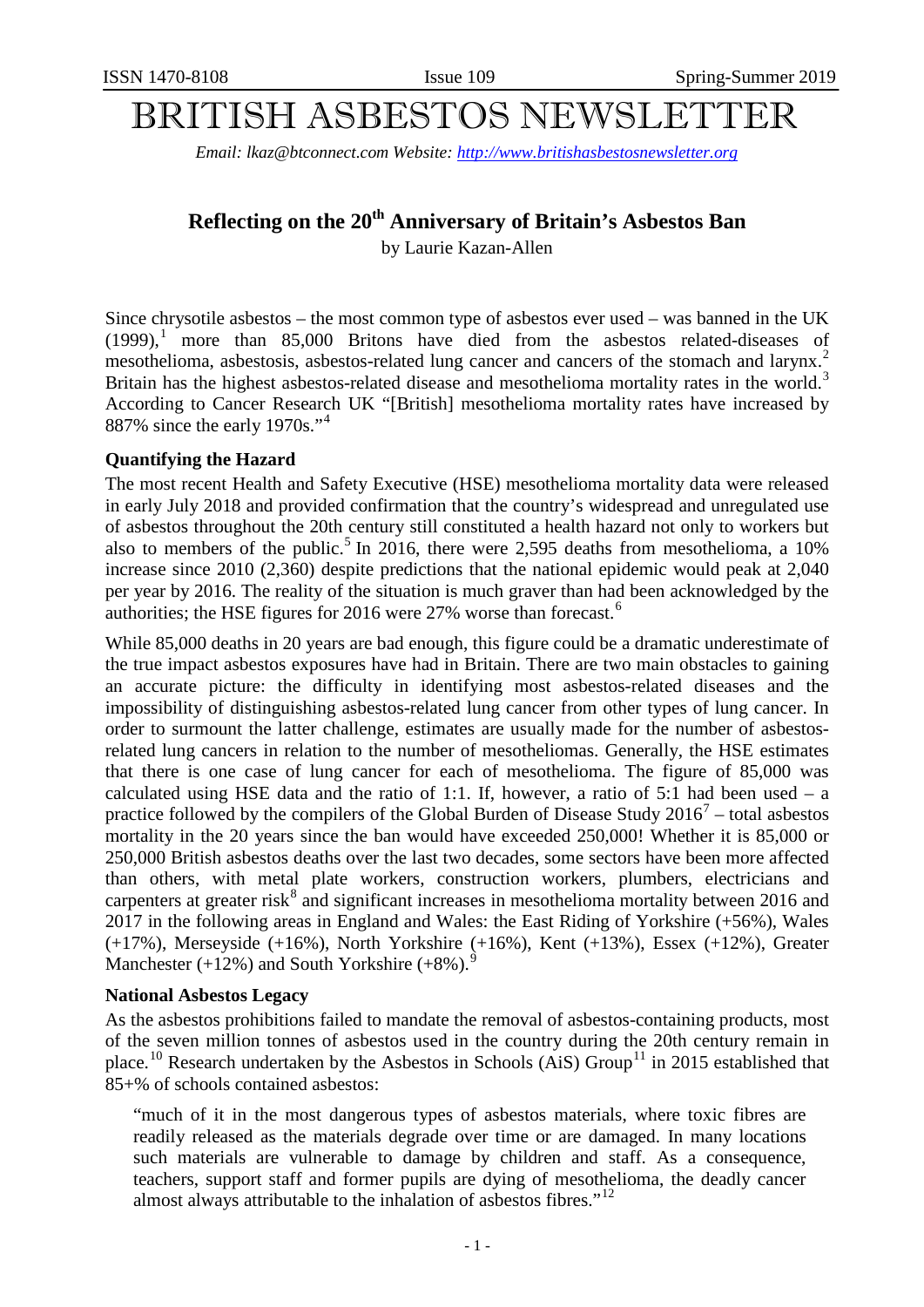Feedback from asbestos victims' support groups around the country suggested that more women were now being diagnosed with asbestos-related diseases than previously; many of them had worked in public buildings such as schools or hospitals believed to have contained asbestos. Data released in 2017 by the Unison trade union quantified the repercussions of occupational asbestos exposures at schools. Between 1980 and 2015, 335 primary and secondary school teachers, eight school secretaries, eight nursery nurses, 18 school midday assistants and 24 teaching assistants died of the asbestos cancer, mesothelioma.<sup>[13](#page-7-0)</sup> Appalled by these statistics, Unison head of education Jon Richards said:

"The cuts in schools budgets and the fragmentation of the school system have undermined how health and safety risks such as asbestos are managed."<sup>[14](#page-7-1)</sup>

An article on the Birmingham Mail website uploaded on May 20, 2019, headlined "Nearly 90 per cent of Solihull schools contain asbestos – revealed," suggested that, if anything, conditions had worsened since the AiS first flagged up this issue:

"Almost ninety per cent of the schools that Solihull Council is responsible for contain asbestos, according to official figures. A Freedom of Information (FoI) request by the [Local Democracy Reporting Service](https://www.birminghammail.co.uk/all-about/local-democracy-reporting-service) (LDRS) revealed that 46 of the 53 schools are understood to have the material inside the buildings. Twelve sites are listed as containing crocidolite – also known as blue asbestos – which is considered the most harmful type of the substance."<sup>[15](#page-7-2)</sup>

#### **Civil Society Fight-Back**

In 1999, when the UK banned asbestos, asbestos-related diseases were still a fairly obscure topic subsumed under the banner of occupational health and safety. It did not help that the word "mesothelioma," was virtually unknown and [unpronounceable](https://www.google.com/search?rlz=1C1CHVE_en-GBGB563GB577&q=unpronounceable&spell=1&sa=X&ved=0ahUKEwiIhYnmrqziAhUITRUIHblWAPQQBQgpKAA) by members of the general public. It was largely due to the campaigning efforts of asbestos victims' groups, many of which had been founded before the ban had been adopted,  $16$  and their supporters that the right to live a life free from asbestos exposure became part of a national discussion about human rights, social justice and environmental sustainability. Initiatives such as Action Mesothelioma Day,<sup>[17](#page-7-4)</sup> the annual Parliamentary Asbestos Seminar,<sup>[18](#page-7-5)</sup> periodic meetings of asbestos victims' groups and the Parliamentary Asbestos Sub-Group, outreach projects to doctors and clinics, public rallies and interactions with international ban asbestos campaigners and victims' groups<sup>[19](#page-7-6)</sup> were crucial in publicizing the issues at hand and attracting support from new sections of civil society. Despite the myopic vision of British politicians during the Brexit turmoil, the work of asbestos victims' groups and charities continued apace.

#### **Lessons Learned**

The UK asbestos ban was significant even though by the time it was implemented national asbestos consumption had fallen from a high of ~165,000 tonnes/per year (1960) to 529 tonnes in 1999.<sup>[20](#page-7-7)</sup> Unfortunately, the long delay in acting – the British Parliament had been warned about the occupational asbestos hazard as long ago as  $1906<sup>21</sup>$  $1906<sup>21</sup>$  $1906<sup>21</sup>$  and Denmark, Norway, Sweden and Iceland had already banned various uses of asbestos in the  $1980s^{22}$  $1980s^{22}$  $1980s^{22}$  – meant that avoidable exposures had endangered the lives of generations of Britons. Even now, there is no national policy or measures encouraging asbestos remediation such as have been adopted by Poland or the Netherlands,  $^{23}$  $^{23}$  $^{23}$  and the UK lags far behind its neighbors in looking after those people at high risk of contracting asbestos-related diseases.<sup>[24](#page-7-11)</sup>

Amongst the lessons learned in the UK's fight for asbestos justice are the following:

- The UK asbestos ban was just the first of many steps on the road to obtaining asbestos justice for victims, providing timely and appropriate medical care for the injured and decontaminating the national infrastructure.
- Victims, their families and communities played a vital role in the campaign to improve conditions and safeguard the rights of all the injured.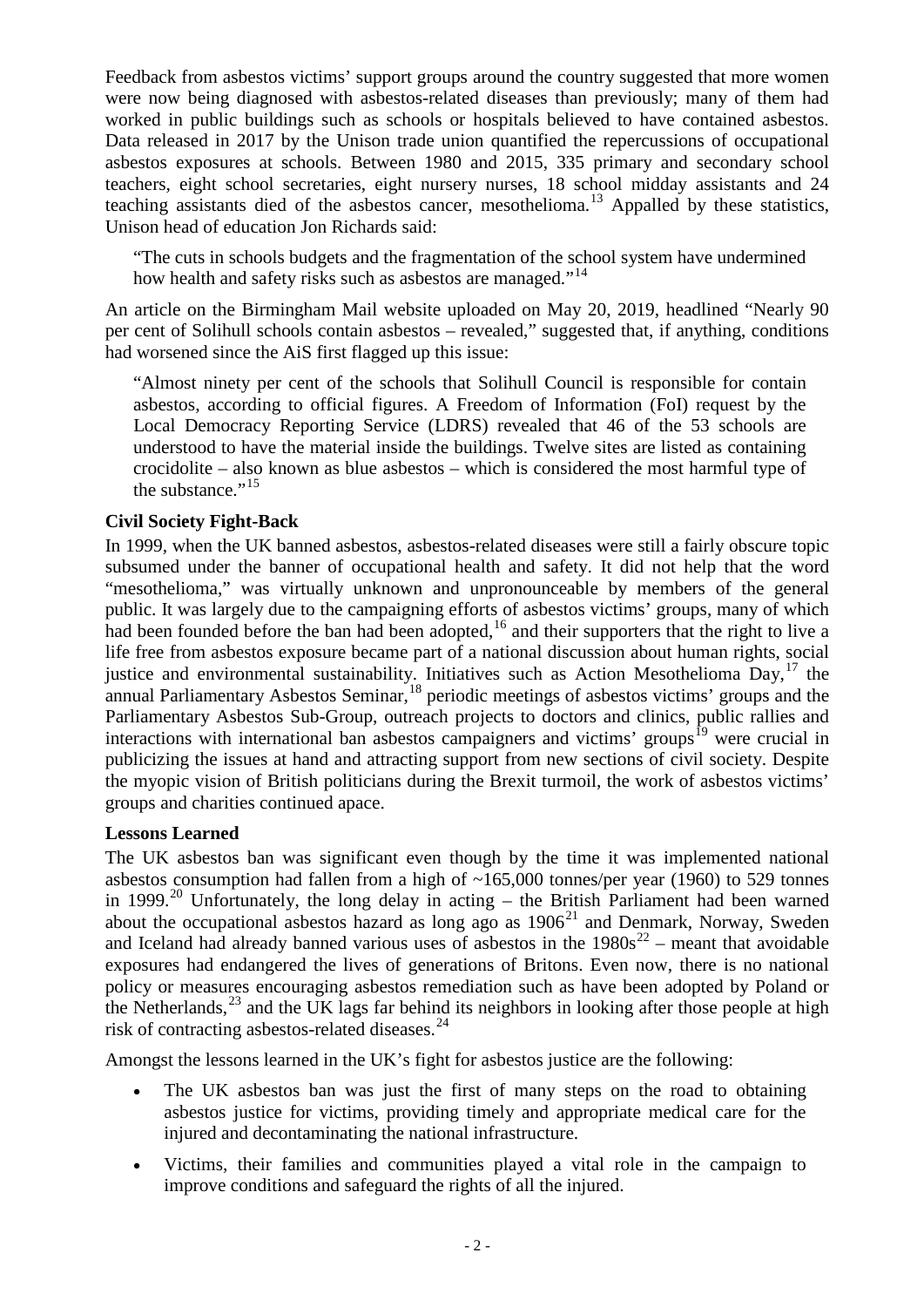- No one ever gave asbestos victims something they didn't fight for; this included compensation for their injuries and state-of-the-art medical treatment. The failure to recognize and compensate thousands of individuals suffering from asbestos-related lung cancer is a national disgrace as is the fact that not one asbestos company executive has ever been held to account in the UK. Indeed, Colin Hope,  $2^5$  the Executive Chairman of T&N plc – the largest British asbestos conglomerate of all time – received a knighthood from the Queen in 1996.<sup>[26](#page-7-13)</sup>
- Wherever rights have been obtained, they will be attacked;  $27$  complacency is not an option. Asbestos awareness raising initiatives must be repeated periodically to reach new workers until all asbestos-containing products have been eradicated and all asbestos waste has been safely disposed of.
- Asbestos victims' groups and charities, trade unionists, MPs, MEPs, local councillors, Mayors, civil servants, journalists, personnel at government agencies and groups such as the Forum, the Asbestos in Schools Group, the Joint Union Asbestos Committee, the Hazards Campaign all have a part to play.

### **Marking the Ban's 20th Anniversary**

When the first issue of the British Asbestos Newsletter (BAN) was published in May, 1990 information of value to asbestos victims by and large remained in the hands of corporations, trade associations, government agencies, civil servants, legal professionals and other vested interests most of whom were determined to keep control of key documents and relevant data. The World Wide Web, although it existed, was the preserve of a handful of techies and the appearance of social media platforms like Facebook, Twitter, YouTube and Instagram was some years away.

The fight to unearth and publicize resources of benefit to people suffering from asbestos-related diseases was time-consuming, complex and necessitated the creation of a network of individuals and organizations with a commonality of purpose, willing to progress the fight for asbestos justice.<sup>[28](#page-7-15)</sup> The establishment of individual victims' groups in asbestos hotspots throughout the country and the formation of the Asbestos Victims Support Groups Forum UK were pivotal in providing both the voice and public face of the injured. The work of asbestos charities such as the June Hancock Mesothelioma Research Fund, the Mick Knighton Mesothelioma Research Fund and Mesothelioma UK not only raised vital funding for research but also provided a gateway for the injured and their families to access the medical, practical and moral support they deserved.

The holding of the biennial meeting of the International Mesothelioma Interest Group in Birmingham in 2016 was an indication that a critical mass had been achieved in the UK of individuals and institutions engaged in mesothelioma research. The existence of a plethora of clinical trials now (2019) ongoing in the UK is a mark of how far we have come in changing the medical landscape from one of hopelessness to one of cautious optimism, with one leading medical expert having expressed the hope that mesothelioma would one day become an acute condition rather than a fatal disease. While much remains to be done, in 2019 the country with the worst incidence of the signature asbestos cancer, mesothelioma has finally become an active participant in the fight to develop new treatments and possible cures. Whereas in 1999, mesothelioma patients were told they had a lifespan measured in months, by 2019 some of them were living far longer. Mesothelioma Warrior Extraordinaire Mavis Nye marked the  $10<sup>th</sup>$ anniversary of her asbestos cancer diagnosis on June 4,  $2019.<sup>29</sup>$  $2019.<sup>29</sup>$  $2019.<sup>29</sup>$ 

On the  $20<sup>th</sup>$  anniversary of the UK asbestos ban and having written 109 issues of the British Asbestos Newsletter containing 400,000+ words, we feel that it is time to call it a day. It has been a privilege to work with all of those who have battled for asbestos justice in the UK over the last 30 years. Thank you for your support and best of luck. The struggle continues!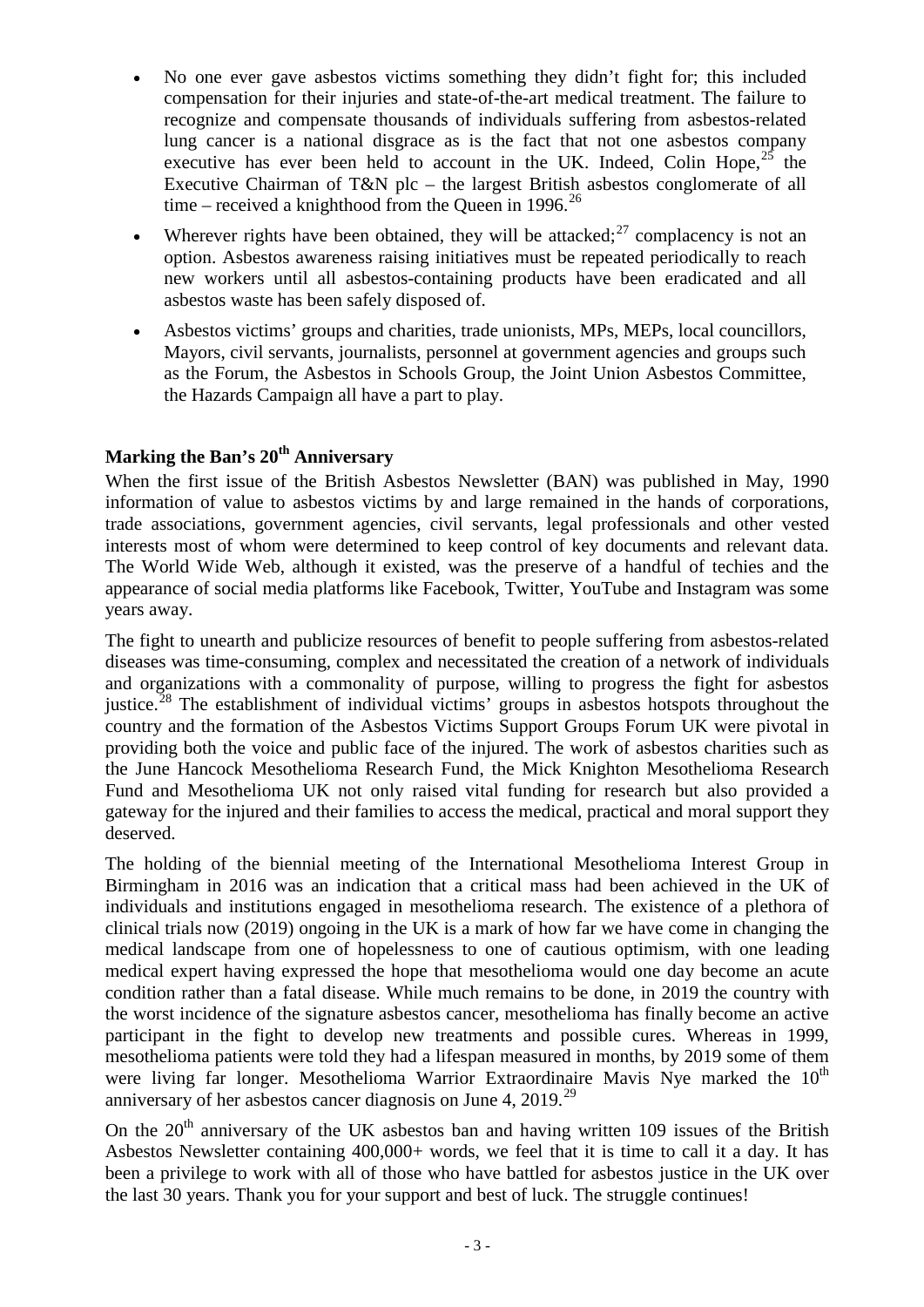#### **Appendix A**

#### **Chronology of Some Significant Landmarks in Britain's Search for Asbestos Justice**

- 1898 Lady Factory Inspector Lucy Deane described the "evil effects of asbestos dust" in a workplace setting.  $30$
- 1906 Dr. Montague Murray informed the Departmental Committee on Industrial Diseases of the asbestos death in April 1900 of a worker from the carding room of an asbestos factory; he was the last of ten workers from this department to die – they had all been about thirty years old. $31$
- 1924 The death of asbestos textile factory worker Nellie Kershaw was the first to be officially recognized as having been due to an asbestos disease with the Coroner finding her death had been caused by "asbestos poisoning."
- 1927 The first detailed report of a case of asbestosis, which included the naming of the disease and a description of "curious bodies" in lung tissue, was published in a paper by W. E. Cooke.
- 1930 The "*Report on the Effects of Asbestos Dust on the Lungs and Dust Suppression in the Asbestos Industry*" was published by Dr. E.R.A. Merewether and C.W. Price.
- 1932 *The Asbestos Industry Regulations 1931* came into force.
- 1945 The Chief Inspector of Factories warned shipbuilding and ship repairing industries of the hazard posed by asbestos dust in insulation products used on ships.<sup>[32](#page-7-19)</sup>
- 1952 Upon the death of asbestos factory worker Nora Dockerty (aged 31), her father brought a claim against her employer; the case was settled with a payment of £375. This was the first known claim at common law in England for asbestosis.
- 1955 Dr. Richard Doll published research documenting an excess of lung cancer in heavily exposed long-term asbestos workers.
- 1957 A trade association named the Asbestosis Research Council was set up by leading UK asbestos companies Turner & Newall, Cape Asbestos and British Belting & Asbestos to manipulate the national asbestos debate; it continued to do so until 1990.
- 1965 Publication of a paper *"Mesothelioma of pleura and peritoneum following exposure to asbestos in the London area"* by Muriel L. Newhouse and Hilda Thompson confirmed the link between environmental exposure to asbestos in London and the occurrence of mesothelioma in local residents.
- 1968 The Standing Medical Advisory Committee's Standing Sub-Committee on Cancer released: *"Control of the cancer hazard due to asbestos to the general population."*
- 1970 *The Asbestos Regulations 1969* came into force.
- 1971 *The First International Conference of Asbestos Information Bodies* took place in London. $33$
- 1973 The Monopolies Commission published: *"Asbestos and certain Asbestos Products: A Report on the Supply of Asbestos and certain Asbestos Products."*[34](#page-7-21)
- 1976 A report on the Hebden Bridge asbestos massacre was released by the Parliamentary Commissioner for Administration; Nancy Tait published a booklet entitled: *Asbestos Kills.*
- 1978 The Society for the Prevention of Asbestosis and Industrial Diseases (SPAID), later renamed the Occupational and Environmental Diseases Association (OEDA), was formed by Nancy Tait, mesothelioma widow; Nancy had been supporting asbestos victims for years prior to the formalization of SPAID.
- 1979 "*The Advisory Committee on Asbestos: final report"* was published.
- 1979 "*Asbestos Killer Dust,"* a key resource by Alan Dalton "for workers and community groups fighting the hazards of asbestos," was published by BSSRS Publications Limited.
- 1982 The ground-breaking TV documentary about asbestos factory worker Alice Jefferson entitled: *"Alice – A Fight for Life"* was broadcast.
- 1983 The Hull Asbestos Action Group was set up by former asbestos lagger Dick Jackson.
- 1984 Dr. Robert Murray was awarded £500 in damages plus legal costs of over £20,000 by a High Court jury for "libellous comments" made in *"Asbestos Killer Dust.*" The book's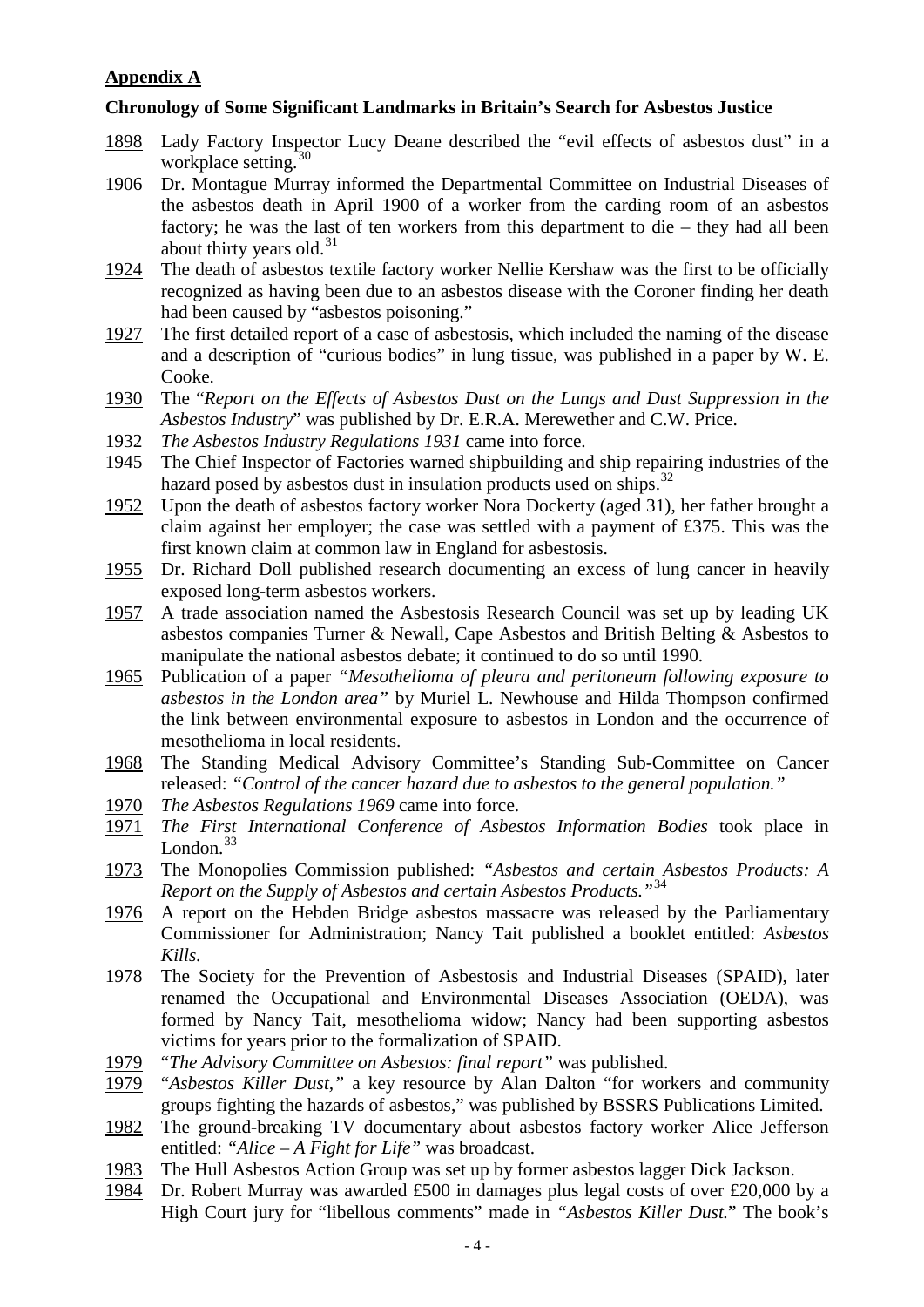author Alan Dalton and Hazards Bulletin were bankrupted by the verdict; the magazine relaunched under the title Hazards the same year.<sup>[35](#page-7-22)</sup>

- 1986 Clydeside Action on Asbestos was established in Glasgow, Scotland.
- 1990 The British Asbestos Newsletter was launched.
- 1992 The Clydebank Asbestos Group was set up in Glasgow, Scotland.
- 1992 The Cheshire Asbestos Victims Support Group was formed.
- 1993 The Liverpool and District Asbestos Support Group, later renamed the Merseyside Asbestos Victims Support Group, was set up.
- 1994 The Greater Manchester Asbestos Victims Support Group was established.
- 1995 June Hancock became the first claimant to succeed in winning a lawsuit for environmental asbestos exposure in the UK.
- 1995 The Lancet published a paper confirming the UK's increasing incidence of mesothelioma and warning that construction and maintenance workers were amongst those most at risk of contracting the disease because of occupational asbestos exposures.[36](#page-7-23)
- 1996 Hazards magazine accused the Health and Safety Executive of a "deadly decade of neglect" after it folded to industry pressure and axed a "Goodbye Dusty" asbestos initiative in the 1980s encouraging workers to "STOP WORK" rather than risk asbestos exposure.<sup>[37](#page-7-24)</sup>
- 1997 The June Hancock Mesothelioma Research Fund was established by June's children, friends and supporters.
- 1998 The first ban asbestos demonstration was held outside the Canadian High Commission in London.
- 1998 A mesothelioma telephone hotline was set up by Macmillan Nurse Mavis Robinson. The first issue of her booklet: *Mesothelioma: information for people with Mesothelioma and their carers* was published in 1999; subsequent issues followed.
- 1999 The Sheffield and Rotherham Asbestos Group (SARAG) was founded; the name was later changed to the South Yorkshire Asbestos Victims Support Group (SARAG).
- 1999 The second ban asbestos demonstration was held outside the Canadian High Commission in London.
- 2000 The Asbestos Victims Support Groups Forum (UK) was formed; the Parliamentary Asbestos Sub-Group under the Chairmanship of Mick Clapham, MP was established.
- 2001 T&N plc filed for administration under the UK Insolvency Act of 1986.<sup>[38](#page-7-25)</sup>
- 2002 The Mick Knighton Mesothelioma Research Fund was set up by Chris Knighton, Mick's widow.
- 2002 The Asbestos Action group was set up in Tayside, Scotland.
- 2002 The Derbyshire Asbestos Support Trust was set up.
- 2002 The House of Lords reversed iniquitous decisions in the *Fairchild* case, awarding compensation of £155,000, £115,000 and £155,000 to three claimants for mesothelioma contracted through multiple UK occupational exposures.<sup>[39](#page-7-26)</sup>
- 2002 The 58<sup>th</sup> Governing Council Meeting of the Asbestos International Association was held in London.
- 2004 The National Macmillan Mesothelioma National Resource Centre was launched with a grant from Macmillan Cancer Support.
- 2006 Asbestos victims' groups designated one day a year as "Action Mesothelioma Day" to raise awareness of asbestos cancer. Originally, the date for this event was in February; it was later changed to the first Friday in July.
- 2006 The House of Commons added a clause to the Compensation Bill re-establishing joint and several liability for negligent employers in mesothelioma cases, thereby reversing decisions by the High Court and the Appeal Court in the *Barker* case.<sup>[40](#page-7-27)</sup>
- 2006 The Hampshire Asbestos Support & Awareness Group (HASAG) was founded by the daughters of mesothelioma victim Dave Salisbury; the name of the group was subsequently changed to HASAG Asbestos Disease Support.
- 2006 Following a public consultation, Barrow Asbestos Related Disease Support (BARDS) was set up by Dr. Helen Clayson and colleagues; the name was later changed to Cumbria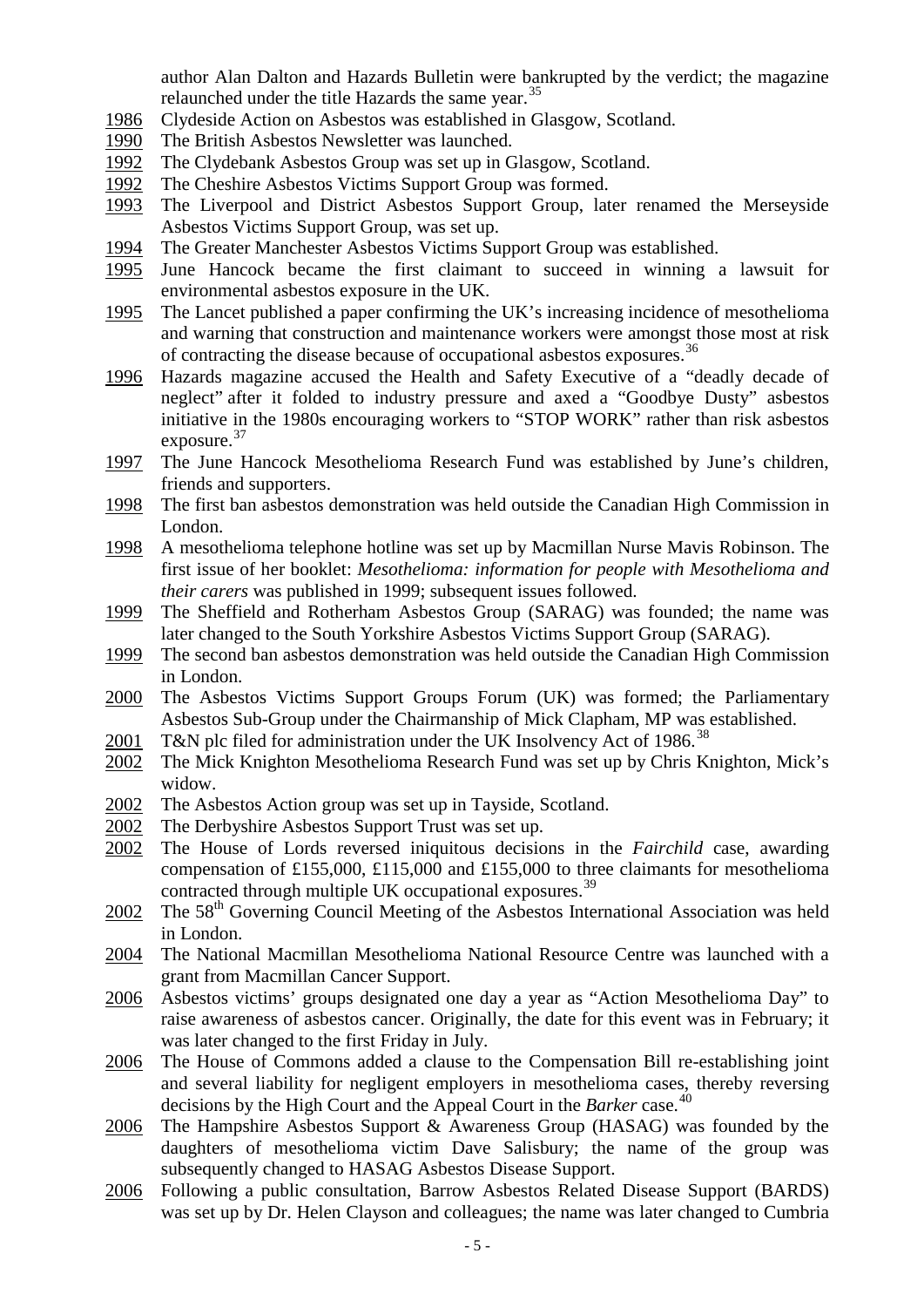Asbestos Related Disease Support (CARDS). In 2019, the group was relaunched as the Cumbria and Lancaster Asbestos Support and Advice Group (CLASAG) under the Barrow-based Disability First Centre.

- 2007 The Asbestos in Schools Group was formed by Michael Lees, whose schoolteacher wife Gina died from mesothelioma.
- 2008 Asbestos Support West Midlands was set up; the name was changed in 2016 to Asbestos Support Central England.
- 2008 Scottish MP John MacDougall, a colleague of Prime Minister Gordon Brown, died aged 60 of mesothelioma.<sup>[41](#page-7-28)</sup>
- 2008 The National Macmillan Mesothelioma National Resource Centre registered with the charity commission as Mesothelioma UK, an independent charity dedicated to mesothelioma.
- 2009 *The Damages (Asbestos-related Conditions) (Scotland) Act* re-established the right of sufferers of pleural plaques in Scotland to pursue compensation after the disastrous House of Lords ruling in the *Rothwell* case (2007); these rights were never restored to English or Welsh claimants but were to those in Northern Ireland in  $2011<sup>42</sup>$  $2011<sup>42</sup>$  $2011<sup>42</sup>$
- 2010 The Association of British Insurers announced that £3 million for research into asbestosrelated diseases would be donated between 2011and 2013 by four insurance companies: Aviva, Axa, Zurich and the RSA.<sup>[43](#page-7-5)</sup>
- 2010 The Joint Union Asbestos Committee was set up; the Northern TUC Asbestos Support and Campaign Group was established in Hartlepool.
- 2010 Ban asbestos demonstrations outside the Canadian High Commission and the headquarters of the Quebec Government were held in London.<sup>[44](#page-7-6)</sup>
- $\frac{2012}{2012}$  Occupational safety and health campaigner Simon Pickvance died of mesothelioma.<sup>[45](#page-7-7)</sup><br>2012 Asbestos Awareness and Support Cymru was started.
- Asbestos Awareness and Support Cymru was started.
- 2013 The first ban asbestos demonstration outside the Russian Embassy took place in London.
- 2013 The Committee on Carcinogenicity recognized the elevated hazard posed by asbestos exposures to children.<sup>[46](#page-7-8)</sup>
- 2015 The Paul Readhead Asbestos Support & Awareness Group was set up by Samantha Cox, the daughter of mesothelioma victim Paul Readhead.
- 2016 *The Mesothelioma Handbook* by Dr. Helen Clayson was published on behalf of the June Hancock Mesothelioma Research Fund.
- $2016$  The 13<sup>th</sup> meeting of the International Mesothelioma Interest Group was held in Birmingham.
- 2016 In the March budget, the Government announced a £5 million allocation for the establishment of a National Mesothelioma Research Centre with funds coming from banking fines.<sup>[47](#page-7-30)</sup>
- 2017 The Mavis Nye Foundation was set up by mesothelioma warrior Mavis Nye and her husband Ray.
- 2018 A settlement was reached in the British lawsuit brought by five ban asbestos activists against an asbestos spy, his handler and K2, the intelligence agency they worked for. $^{48}$  $^{48}$  $^{48}$
- 2019 A second ban asbestos demonstration was held outside the Russian Embassy in London.
- 2019 The final issue of the British Asbestos Newsletter was published; past issues will remain accessible on the website.

*Asbestos-related diseases in Great Britain, 2018.*

<sup>&</sup>lt;sup>1</sup> The Asbestos (Prohibitions) (Amendment) Regulations 1999, signed on August 24 by Deputy Prime Minister Prescott, came into force on November 24, 1999 – five years ahead of the European deadline.

Kazan-Allen, L. *United Kingdom Bans Chrysotile*. British Asbestos Newsletter, Issue 36. Autumn 1999. <http://www.britishasbestosnewsletter.org/ban36.htm>

 $\frac{1}{2}$  This figure was calculated using HSE data in Table MESO01 (Death certificates mentioning mesothelioma 1968-2016) and Table ASIS01 (Death certificates mentioning asbestosis 1978-2016).

<http://www.hse.gov.uk/statistics/causdis/asbestos-related-disease.pdf>

*Mesothelioma in Great Britain 1968-2016.*

<http://www.hse.gov.uk/statistics/causdis/mesothelioma/mesothelioma.pdf>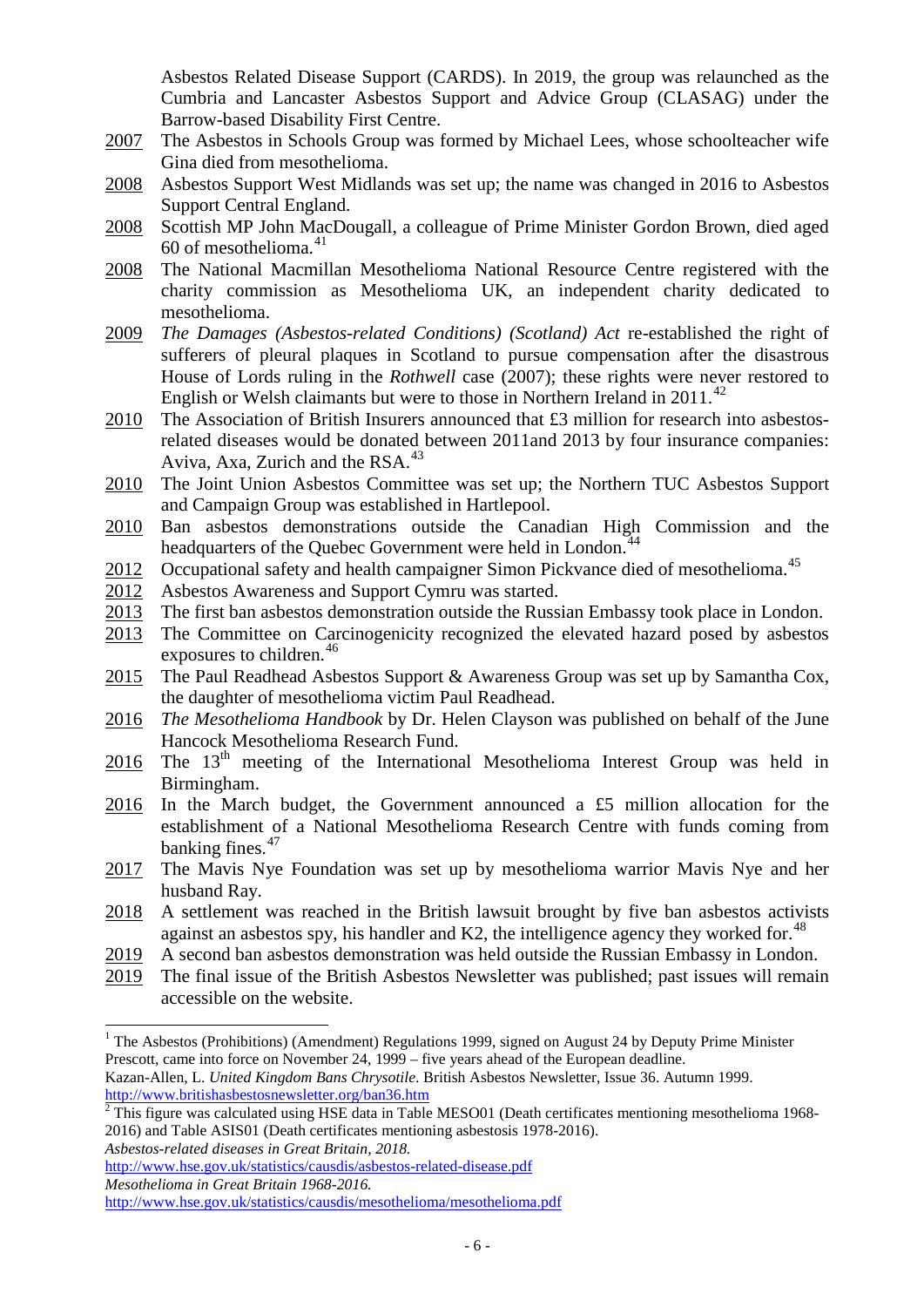<span id="page-6-2"></span> 3 Kazan-Allen L. *Asbestos Life and Death in Brexit Britain*. British Asbestos Newsletter, Issue 105. Autumn 2017. <http://www.britishasbestosnewsletter.org/ban105.htm>

Also see: Furuya S, Chimed-Ochir O, Takahashi K, David A, Takala J. *Global Asbestos Disaster*. May 2018. http://www.mdpi.com/1660-4601/15/5/1000 <sup>4</sup> Cancer Research UK. *Mesothelioma Mortality Statistics.*

<span id="page-6-3"></span>

[https://www.cancerresearchuk.org/health-professional/cancer-statistics/statistics-by-cancer](https://www.cancerresearchuk.org/health-professional/cancer-statistics/statistics-by-cancer-type/mesothelioma/mortality)[type/mesothelioma/mortality](https://www.cancerresearchuk.org/health-professional/cancer-statistics/statistics-by-cancer-type/mesothelioma/mortality)

<sup>5</sup> Health and Safety Executive. *Mesothelioma in Great Britain*. July 2018.

<span id="page-6-4"></span><http://www.hse.gov.uk/statistics/causdis/mesothelioma/mesothelioma.pdf>

<span id="page-6-5"></span><sup>6</sup> Kazan-Allen, L. *Britain's Asbestos Landscape 2018*. British Asbestos Newsletter, Issue 107. Summer 2018. <http://www.britishasbestosnewsletter.org/ban107.htm>

<span id="page-6-6"></span>The breakdown of UK occupational asbestos-related deaths for 2016 in the GBD study was as follows: mesothelioma 2,837; lung cancer 14,056; ovarian and larynx cancer 934; and asbestosis 209 (also, 27 deaths from non-occupational mesothelioma). This produced a total of more than 18,000 asbestos-related deaths according to the GBD study compared with around 5,000 according to the HSE.

*Global Burden of Disease Study 2016.* September 16, 2017.

[http://www.thelancet.com/journals/lancet/article/PIIS0140-6736\(17\)32366-8/abstract](http://www.thelancet.com/journals/lancet/article/PIIS0140-6736(17)32366-8/abstract) <sup>8</sup> HSE. *Mesothelioma Mortality in Great Britain 1968-2016.* July 2018.

<span id="page-6-8"></span>

<span id="page-6-7"></span><http://www.hse.gov.uk/statistics/causdis/mesothelioma/mesothelioma.pdf> <sup>9</sup> Office for National Statistics. *Mesothelioma deaths by local authority, England and Wales, registered between 2015 and 2017.* May 9, 2019.

[https://www.ons.gov.uk/peoplepopulationandcommunity/birthsdeathsandmarriages/deaths/adhocs/009926mesotheli](https://www.ons.gov.uk/peoplepopulationandcommunity/birthsdeathsandmarriages/deaths/adhocs/009926mesotheliomadeathsbylocalauthorityenglandandwalesregisteredbetween2015and2017) [omadeathsbylocalauthorityenglandandwalesregisteredbetween2015and2017](https://www.ons.gov.uk/peoplepopulationandcommunity/birthsdeathsandmarriages/deaths/adhocs/009926mesotheliomadeathsbylocalauthorityenglandandwalesregisteredbetween2015and2017)

<span id="page-6-9"></span><sup>10</sup> Kazan-Allen, L. *Asbestos in the UK: Then and Now*. British Asbestos Newsletter, Issue 93. Winter 2013-14. <http://www.britishasbestosnewsletter.org/ban93.htm>

<sup>11</sup> List of local authorities. *Percentage of schools that contain asbestos.* March 3, 2015.

<span id="page-6-10"></span><http://www.asbestosexposureschools.co.uk/pdfnewslinks/LAs%20schools%20containing%20asbestos.pdf>

<span id="page-6-11"></span><sup>12</sup> Michael Lees. *Asbestos in Schools – A Fifty Year Scandal*. British Asbestos Newsletter, Issue 100. Spring 2016. [http://www.britishasbestosnewsletter.org/pre\\_ban\\_100.htm](http://www.britishasbestosnewsletter.org/pre_ban_100.htm)

<sup>13</sup> Kazan-Allen, L. *Asbestos Life and Death in Brexit Britain*. British Asbestos Newsletter, Issue 105. Autumn 2017. <http://www.britishasbestosnewsletter.org/ban105.htm>

<sup>14</sup> Unison. Figures reveal toll of asbestos in schools. October 19, 2017.

<https://www.unison.org.uk/news/2017/10/figures-reveal-toll-asbestos-schools/><br><sup>15</sup> Other primary schools were presumed to contain chrysotile and amosite. The data provided was for local authority schools only and therefore did not include information on secondary schools which had converted to academies which were all but one secondary school in Solihull.

Irwin, D. *Nearly 90 per cent of Solihull schools contain asbestos – revealed.* May 20, 2019.

<https://www.birminghammail.co.uk/news/midlands-news/nearly-90-per-cent-solihull-16303546> <sup>16</sup> For details of when asbestos victims' groups were founded see Appendix A: *Chronology of Some Significant Landmarks in Britain's Search for Asbestos Justice.*

Also see: Tweedale, G. and McCulloch, J. *Fighting Back: Victims' Action Groups and the Ban Asbestos Movement.*  January 31, 2011.

<http://ibasecretariat.org/gt-jmc-fighting-back-action-groups-ban-asbestos-movement.pdf>

Also see: Kazan-Allen, L. *The Merseyside Asbestos Victims Support Group.* 2013.

<http://ibasecretariat.org/lka-merseyside-asbestos-victims-support-group.php> <sup>17</sup> Kazan-Allen, L. *Britain's Asbestos Landscape 2018*. British Asbestos Newsletter, Issue 107. Summer 2018. <http://www.britishasbestosnewsletter.org/ban107.htm>

Also see: Kazan-Allen, L. *Action Mesothelioma Day 2016.* July 6, 2016.

<http://ibasecretariat.org/lka-action-mesothelioma-day-2016.php> <sup>18</sup> Kazan-Allen, L*. Parliamentary Asbestos Seminar 2018.* July 2, 2018.

<http://ibasecretariat.org/lka-parliamentary-asbestos-seminar-2018.php><br><sup>19</sup> Kezen, Allan J. C.

<sup>19</sup> Kazan-Allen, L. *Ban Asbestos Campaign: Update Summer 2017*. July 20, 2017.

<span id="page-6-0"></span><http://ibasecretariat.org/lka-ban-asbestos-campaign-update-summer-2017.php> <sup>20</sup> United States Geological Survey. *Worldwide Asbestos Supply and Consumption Trends from 1900 through 2003.* 2006.

<https://pubs.usgs.gov/circ/2006/1298/c1298.pdf>

<span id="page-6-1"></span><sup>21</sup> *Testimony of Dr. Montague Murray to Departmental Committee on Industrial Diseases.* December 21, 1906. [http://ibasecretariat.org/rep\\_dept\\_comm\\_compensation\\_ind\\_dis\\_1906\\_pub\\_1907\\_p127-128.pdf](http://ibasecretariat.org/rep_dept_comm_compensation_ind_dis_1906_pub_1907_p127-128.pdf) <sup>22</sup> *Chronology of Asbestos Bans and Restrictions.* Revised June 3, 2019.

[http://ibasecretariat.org/chron\\_ban\\_list.php](http://ibasecretariat.org/chron_ban_list.php)

 $^{23}$  ibid.

The Netherlands has set a deadline of 2024 for the removal of all asbestos roofing and Poland has set a 2032 deadline for the eradication of asbestos from the country's infrastructure.